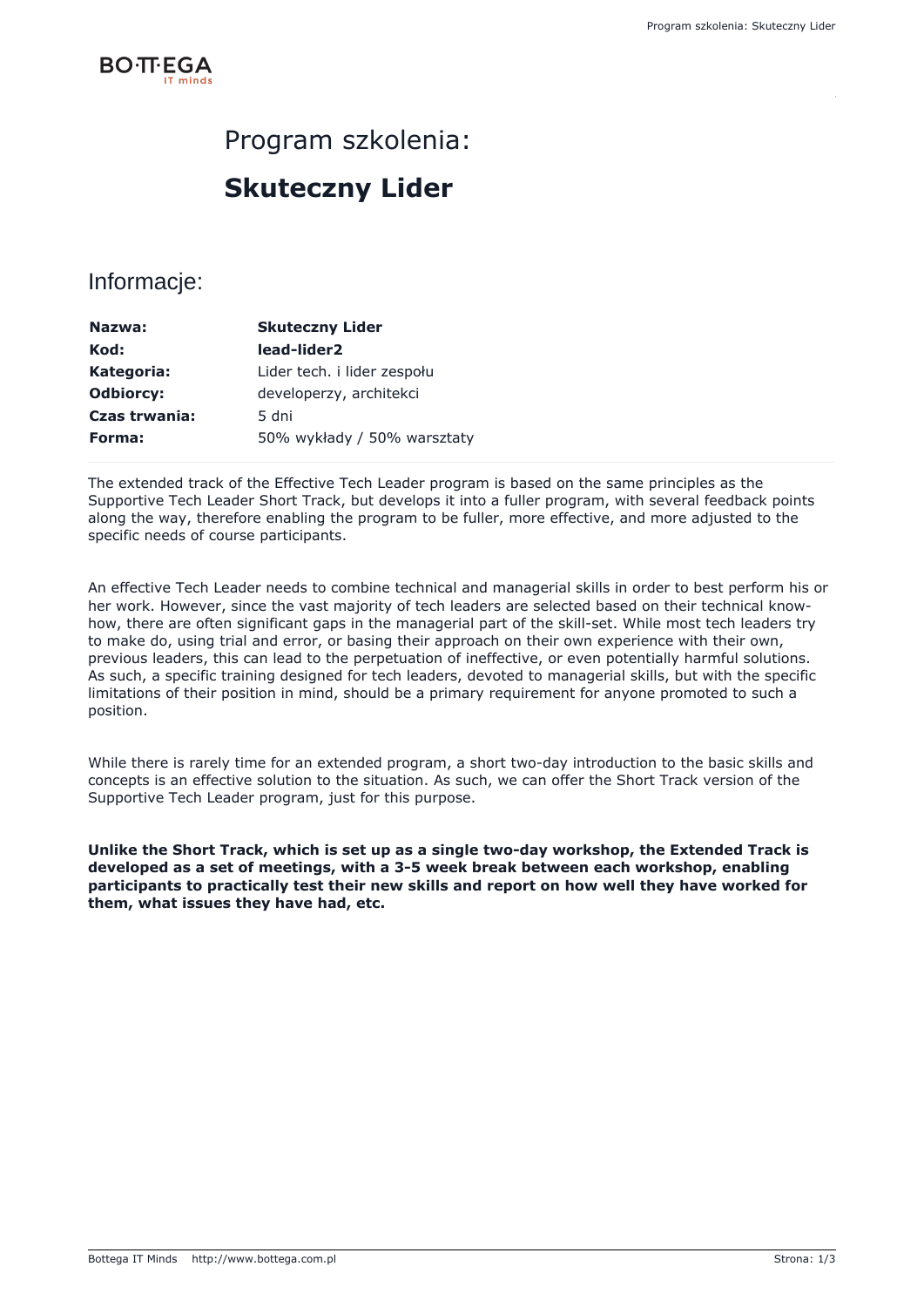# **BO**·TT·EGA

### Szczegółowy program:

#### **1. The four major roles of a tech leader**

- 1.1. organizing work and delegating tasks
- 1.2. enforcing solutions
- 1.3. supporting skill development
- 1.4. motivation

**2. Leadership styles, and choosing the proper style. The Blanchard Situational Leadership model.**

**3. The basics of effective work organisation**

- 3.1. setting the groundworks and the expose
- 3.2. setting tasks and prioritizing
- 3.3. challenges related to delegation
- 3.4. effective delegation of tasks

#### **4. Enforcing solutions**

- 4.1. the rules of effective enforcing of work
- 4.2. the FUKO model
- 4.3. sanctions available to a tech leader

#### **5. Supporting skill development**

- 5.1. primary barriers to development
- 5.2. differences in levels of inference and their consequences
- 5.3. analysis of development needs
- 5.4. the Dreyfus cycle and it's impact on supporting people on different levels
- 5.5. effective feedback
- 5.6. mentoring and coaching skills for the tech leader

#### **6. Motivation**